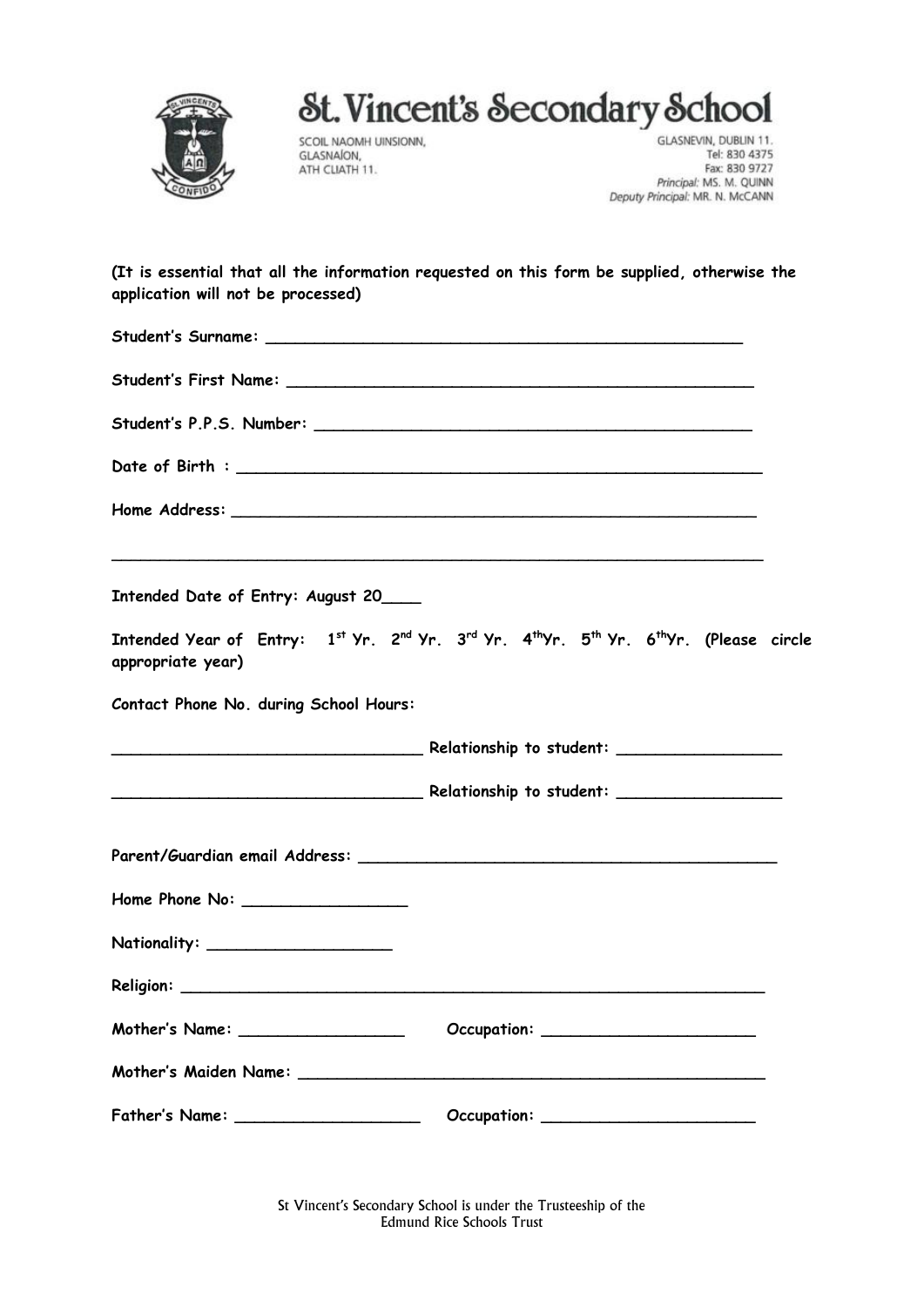|                                                         | No. of children in family: __________ Student's place in family: _______________                                                                                                      |
|---------------------------------------------------------|---------------------------------------------------------------------------------------------------------------------------------------------------------------------------------------|
|                                                         |                                                                                                                                                                                       |
|                                                         |                                                                                                                                                                                       |
|                                                         | Brothers who have gone to this school and years when they attended:                                                                                                                   |
|                                                         | ,我们也不会有什么。""我们的人,我们也不会有什么?""我们的人,我们也不会有什么?""我们的人,我们也不会有什么?""我们的人,我们也不会有什么?""我们的人                                                                                                      |
| Previous school attended (including dates):             |                                                                                                                                                                                       |
|                                                         |                                                                                                                                                                                       |
|                                                         |                                                                                                                                                                                       |
| Medical Conditions of which the school should be aware: |                                                                                                                                                                                       |
|                                                         |                                                                                                                                                                                       |
|                                                         |                                                                                                                                                                                       |
| that they are contacted by the said principal.          | principal of his previous schools to release appropriate and relevant information to the<br>principal of St Vincent's Secondary School, Glasnevin, pertaining to our son in the event |
|                                                         |                                                                                                                                                                                       |
|                                                         |                                                                                                                                                                                       |
|                                                         |                                                                                                                                                                                       |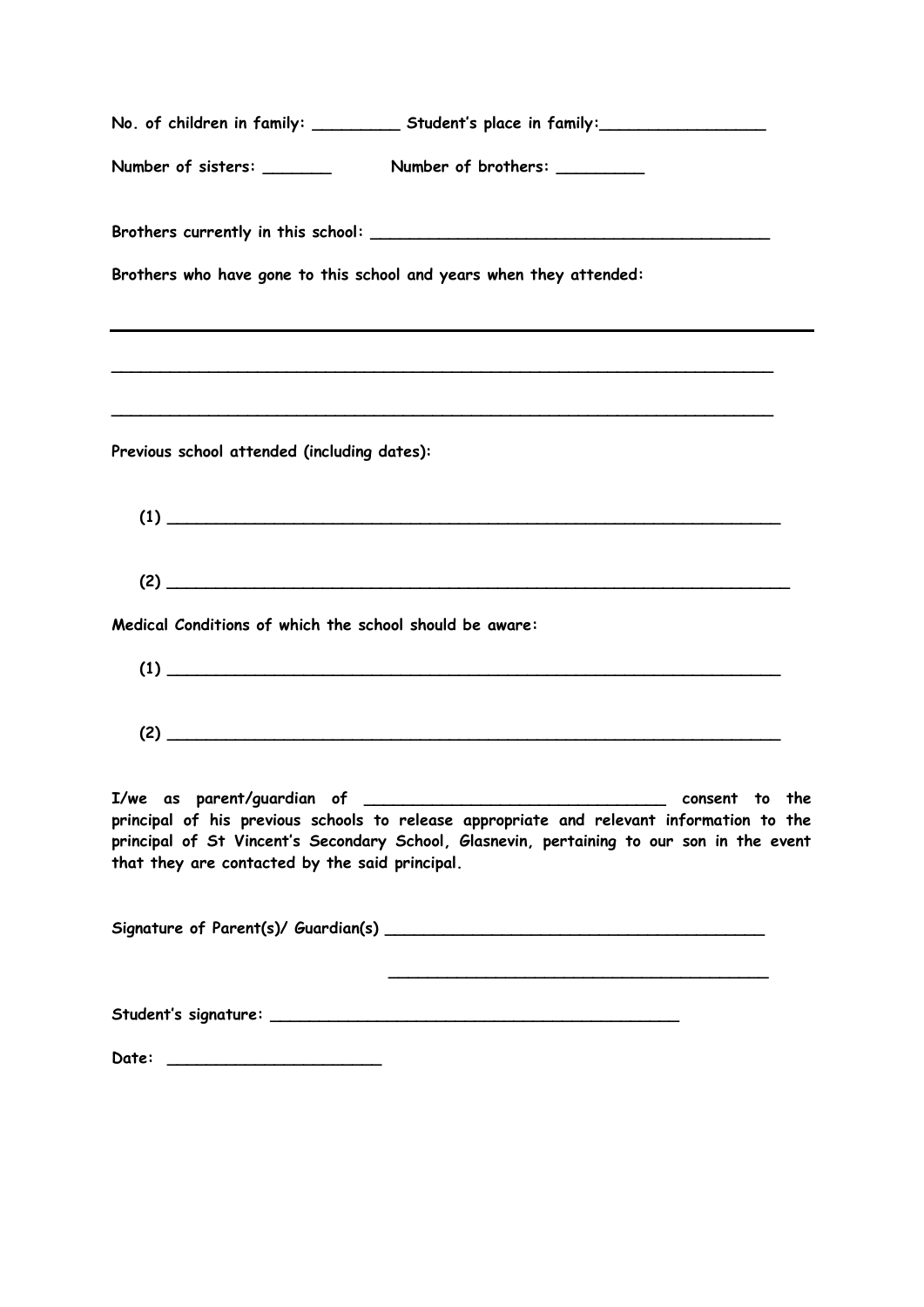**Please return completed Application Form together with Full Birth Certificate (not Baptismal Certificate) to:**

**The Secretary St Vincent's Secondary School Finglas Road Glasnevin Dublin 11**

The School's Admission Policy and Code of Behaviour are available on the school website **[http://stvincentsd11.ie](http://stvincentsd11.ie/)** or can be provided in hard copy on a specific request to the school.

After an initial offer of places, Parents/Guardians will have a two week period in which they accept the place offered with the payment of a school Amenity Fee of €120 (**If the payment of this fee is too great a financial hardship please make an appointment to discuss the matter with me and don't allow it to be a cause of your son not accepting his place)**

## **SELECTION CRITERIA**

Places will be allocated to new first year student applicants in accordance with the criteria and procedures set out in this Admissions Policy.

- **1. Brothers of students already in the school**
- **2. Brothers of past pupils**
- **3. Sons of past pupils**
- **4. Sons of members of teaching staff of St. Vincent's**

**5. Boys from St Vincent's primary school who apply within the established criteria and procedures.**

**6. Any remaining places will be offered on a randomly selected basis by public lottery (see below).** 

**7. Once all available places have been allocated a waiting list will be established through the public lottery.** 

**The public lottery will be conducted in the following manner.** 

**All names will be placed in a drum.** 

**Places or position on the waiting list will be determined by the order of draw.** 

**It will take place in the school at a time and date which will be communicated to the persons involved.** 

**An independent arbitrator (e.g. Garda, priest etc.) will supervise and sign off the draw for fairness and transparency.**